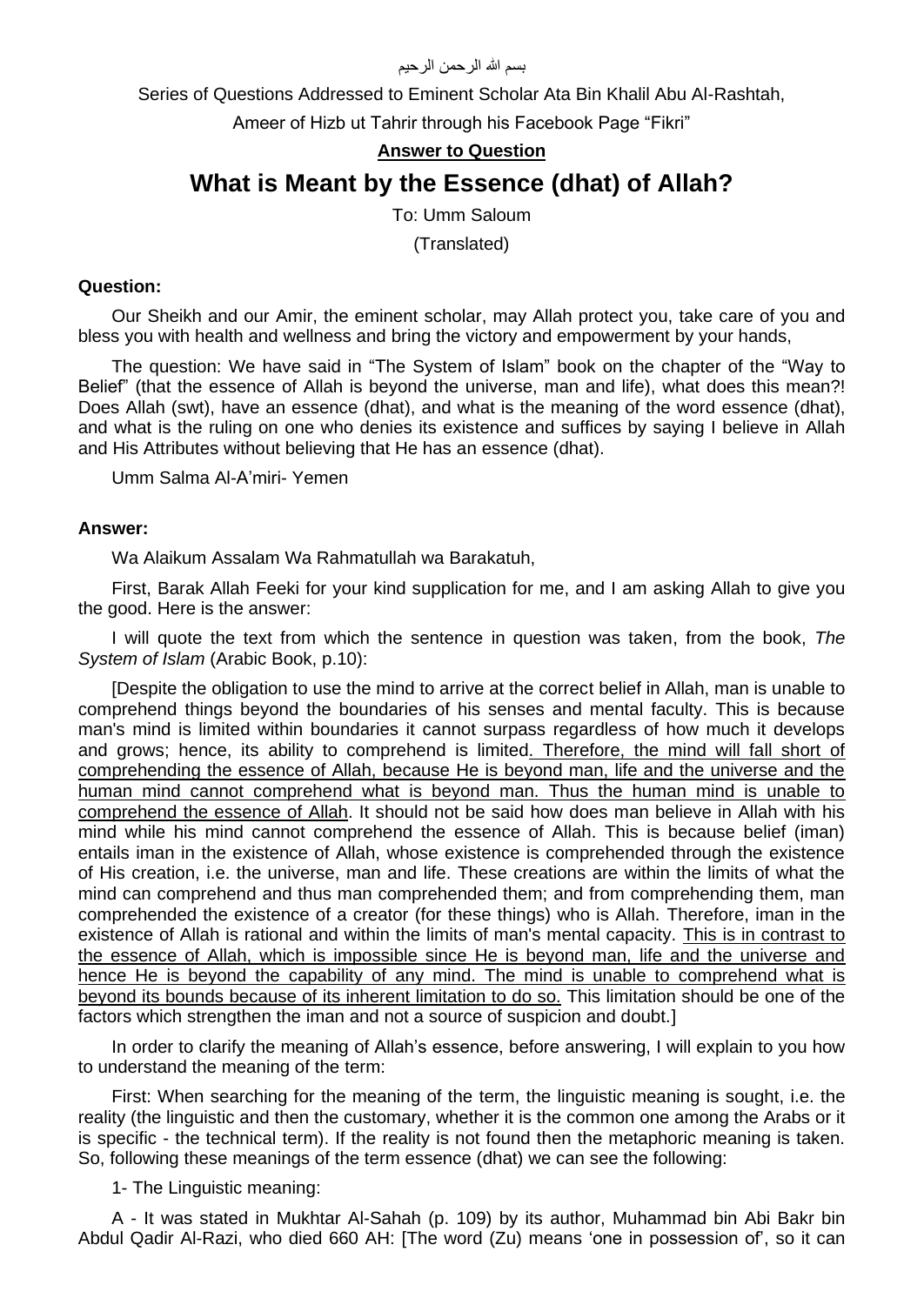only be an additive. If it describes an unknown noun, it is added to an unknown noun, and if it describes a known noun it will be added to the letters (alif and lam). It cannot be added to a hidden subject (Mudhmar) or to common nouns like Zayd and the like. So, you can say: I passed by a man who has money (Zi Mal) and a woman who has money (Zat Mal) and two men who have money (Zawai Mal), the letter 'waw' has 'fatha'. Allah (swt) says: ﴾**مْ ُنكْ مِ ل دْ عَ يْ وَ ْش ِه ُدوا ذَ And**﴿ **"وأ َ**

**bring to witness two just men from among you"** [At-Talaq: 2]

**As for their saying "Once upon a time (zat mara) and one morning ( za sabah) then it is an adverb of time**...] Thus, in the language, the word (Zat, (self/ entity/ essence) is not added to the common nouns, so it is not said, (Zat) Zaid, for example. But it can be said (Dhu Zaid) which means (this is Zaid) as it came in Lisan Al-Arab: [(His saying "and adding to it (zawai), like in the original. and the phrase of Al-Sahih, if it were attributed to him, you would have said (zuuwi like in Uswi). Ahmad bin Ibrahim, Ustadh Thalab narrated from 'Al-Arab' this is Zu-Zayd, meaning this is Zayd, i.e. this is the owner of this name, which is Zaid]

B- (Zat) comes with the meaning 'for the sake of': It is stated in Fath Al Bari in the explanation of Sahih Al-Bukhari: [ Al-Bayhaqi translated in 'Al-Asma' Wa As-Sifat' about the word (Zat): …and the Hadith of Abu Ad-Darda', do not find out everything people do so that you do not hate them for the sake of Allah (Zat Allah)… the narrators are trustworthy, it is interrupted (munqati'). The term (Zat) in the mentioned Hadiths means 'for the sake of' or a 'right' like the saying of Hassan: (And the brother of the people of Al Ahqaf, when he went struggled among them for the sake of Allah (Zat of Allah) and was just). In the words of Hassan, i.e., for the sake of Allah or it is for Allah.

C- It comes with the meaning of a direction or a side, as in the interpretations

Interpretation of At-Tabari, who died 310 AH, from his book (Jami al-Bayan A'an Ta'weel Aai Al-Qur'an)

And His saying: ﴿وَنُقَلِّبُهُمْ ذَاتَ الْيَمِينِ وَذَاتَ الشِّمَالِ﴾ :And His saying] ﴾ [And His saying] **left"** [Al-Kahf: 18]

All Worthy of Praise says: We turn these young men in their sleep once to the right side and once to the left side…)]

- In the book of At-Tahrir Wa At-Tanwir, " Tahrir Al-Ma'na As-Sadeed Wa Tanweer Al-A'ql Al-Jadeed Min Tafseer Al-Kitab Al-Majeed" by the author Author: Muhammad Al-Taher bin Muhammad bin Muhammad Al-Taher bin Ashour Al-Tunisi (died: 1393 AH)

(it was added (mudhaf) to the directions and time and to others, it takes the rule of (jar) like a description (siffa) of something, and the example of this is the saying of Allah ta'ala: **َذات مْ هُ ُب لِ** ﴿ **َونُقَ** ِلْكِمِينِ وَذَاتَ الشَّمِّعَالِ﴾ "And We turned them to the right and to the left" [Al-Kahf: 18] It explains the direction…)

D- It comes with the meaning of obedience to Allah: Al-Hakim narrated in Al-Mustadrak: On the authority of Suleiman bin Muhammad bin Kaab bin Ujrah, on the authority of Zainab bint Abi Saeed, on the authority of Abu Saeed Al-Khudri, may Allah be pleased with him, who said: Ali bin Abi Talib complained of people to the Messenger of Allah (saw), so he (saw) stood and spoke to us, and I heard him say: أيها الناس لا تشكو عليا فوالله إنه لأخشن في ذات الله وفي سبيل الله :us, and I heard him say **complain about Ali, for by Allah, he is more fearful for the sake of Allah and in the cause of Allah)** This is a Hadith with a Sahih (authentic) chain of transmission and they did not narrate it... Commentary of al-Hafiz al-Dhahabi in 'At-Talkhis': it is Sahih.

# **It is clear from the linguistic meanings that it does not apply to the context mentioned in the text of the 'System of Islam' mentioned in the question, and the customary reality among the Arabs with respect to this word is hardly far from it. So, we resort to the special customary truth, the "technical" meaning.**

2- The technical meaning: it becomes clear that by examining this matter, the technical meaning is applicable here. The term (Zat) means entity "the reality" in the technical term:

A- Al-Bukhari used it in this sense... Al-Bukhari wrote a chapter in his Sahih which he called: (Chapter of What is Mentioned in the Essence (Zat), Attributes and Names of Allah...) It was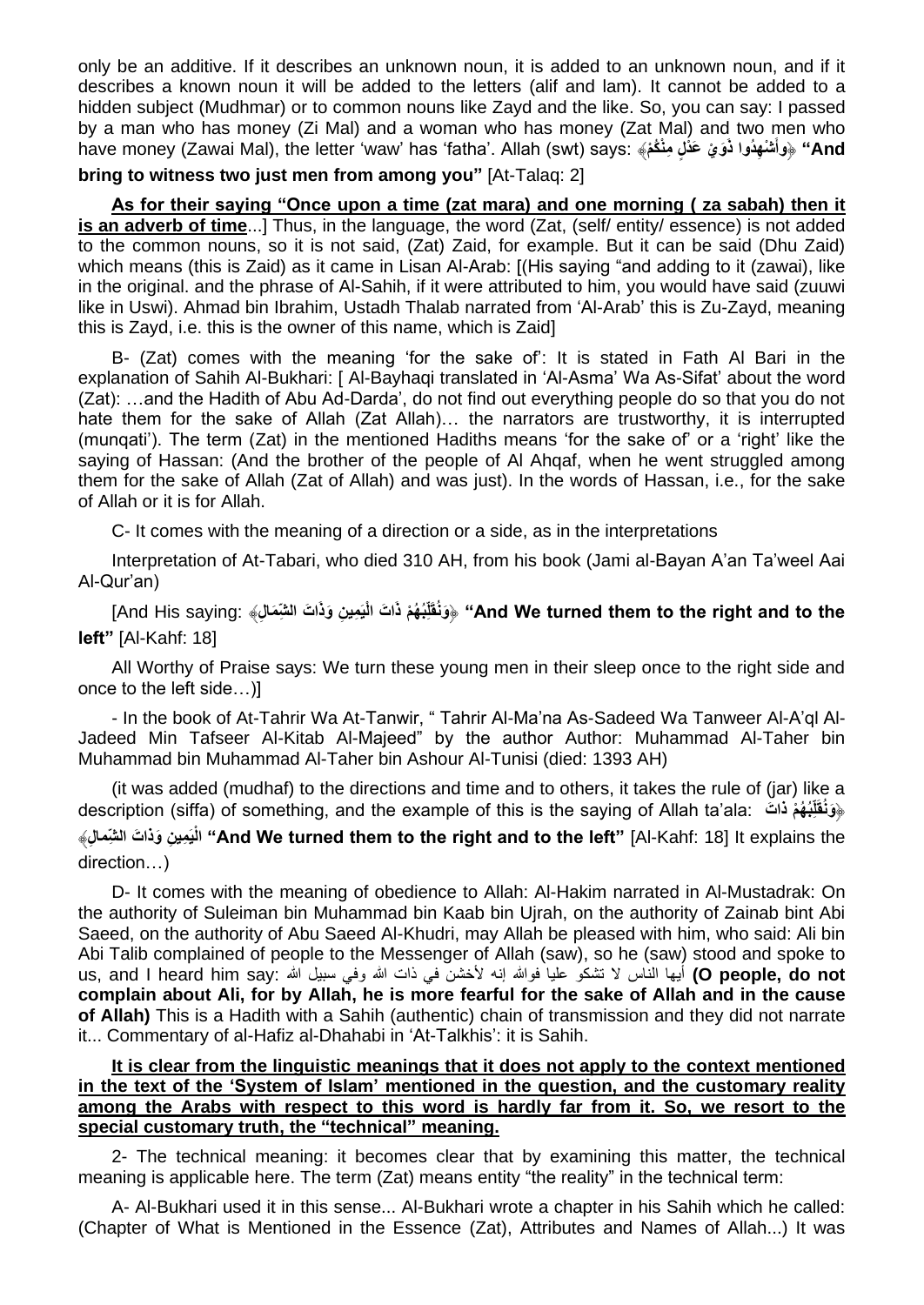reported from this chapter in Fath Al-Bari, the explanation of Sahih Al-Bukhari by Ibn Hajar, the following:

[Fatah al-Bari (his saying about: (Chapter of What is Mentioned in the Essence (Zat), Attributes and Names of Allah Azza Wa JAl...), what is mentioned about the essence (Zat) of Allah and His Attributes in terms of the permissibility of uttering this, like His names or prohibiting it for the lack of text to allow it. Regarding the essence (Zat), Al-Raghib said: (It is to make the word (Zu) feminine, which is a word that leads to the description with the names of the kind and species, and is added to the apparent not the hidden subject. It is added to become comparative (for two) or superlative (a group). It is only used in the addition (Mudhaf). The word (Zat) is used for describing the 'thing itself', and is used in the singular form and as an addition (Mudhaf). They added the (Alif and lam) and gave it the rule of 'the self' and 'the possession', and this is not from the speech of the Arabs) End quote

Ayad said (**the thing itself (Zat) and its reality**…the people of Kalam (speech) used the term (Zat) with (Alif and lam). Majority of the Arabic grammar scholars said they are wrong while others said it is correct, because it comes in the meaning of self and reality…al-Bukhari's use of the (Zat) indicates what is mentioned; that it means 'the same thing' in the same way the Mutakalimoon used it when they talk about Allah (swt)…)

B- For information, what Ibn Hajar mentioned about the sayings of the jurists above: (Al-Ragheb, A'yadh) is what is mentioned in their books, it is as follows:

- (Al-Mufradat Fi Ghaeeb Al-Qur'an) by Abu al-Qasim al-Hussain ibn Muhammad, known as Al-Raghib Al-Asfahani (died: 502 AH)

(It has two aspects: one: it is used to describe the names of the kind and species, and it is added to the apparent not the implied subject. The semantics' scientists used (Zat) and used it to mean 'the thing itself', its essence or the surface. They used it as a singular and added (Alif and lam) to the hidden subject. They took to mean self or the possession. They said: (His essence, Himself, and what belongs to Him), and this is not from the speech of the Arabs... The second regarding the term (Zu): in the language of Tai', they use it to mean 'who' (Al-lathi), and they make the vocalization of raf', nasb. Jar, plural, making it feminine, the same word. Like in the Arabic: طويت والتي حفرت التي :أي طويت وذو حفرت ذو وبئري) Which means: My well is the one which I dug up and folded).

Here (zu) is in the meaning of (Al-lati (i.e., which).

(Mashreq Al-Anwar on Sahih al-Athar), by Judge Abu al-Fadl Al A'yadh ibn Musa ibn A'yadh al-Yahsabi al-Sabti al-Maliki, who died in 544 AH, and it states: (The letter (zal) and (ya) in the chapter of (Zi), (Za), (Zait), (Zat), (Zah) and (Zak). And the saying of Al-Bukhari, the chapter of what came about (Zat). In the Hadith; once upon a day (Zat), once upon a night (Zat), and to make up between them (Zat), the (Zat) of a thing is its self. And this is related to what was mentioned, i.e., which is so… the Jurists and Mutakalimoon used (Zat) with (Alif and lam), but any grammar scholars said this is incorrect and not acceptable that the (Alif and lam) is added to it, because it is from the "unknown" words. Some grammar scholars allowed using (Alif and lam) as in (Al Zat),

A metaphor for the self and the reality of a thing... As for al-Bukhari's use of it; it is based on the above interpretation that what is meant by it is the thing itself as what the Mutakalimoon used in the right of Allah ta'ala. Do you not see what he said about the Essence (Zat) and the attributes wanting the attributes, so he differentiated the phrase between them according to the method of the Mutakalimoon ...) **End quote**.

Second: From the above it is clear that the technical meaning of the word (Zat) is 'self', and this meaning is not from the linguistic reality, i.e., it is not from the speech of the Arabs as stated in the saying of Al-Raghib above, but it is in the special customary reality (technical (meaning)). **That is, (Zat), in the meaning of 'self' is a technical definition and not a linguistic definition. Addition (the self) to Allah (swt) is mentioned.**

In Tafsir At-Tabari regarding the noble verse: ﴾**ُسهَ فْ َن ُر ُكُم هَّللاُ ذِحَ ُويَ"** ﴿ **And Allah warns you of Himself, and Allah is Kind to [His] servants."** [Aal-i-Imran: 30]**.**